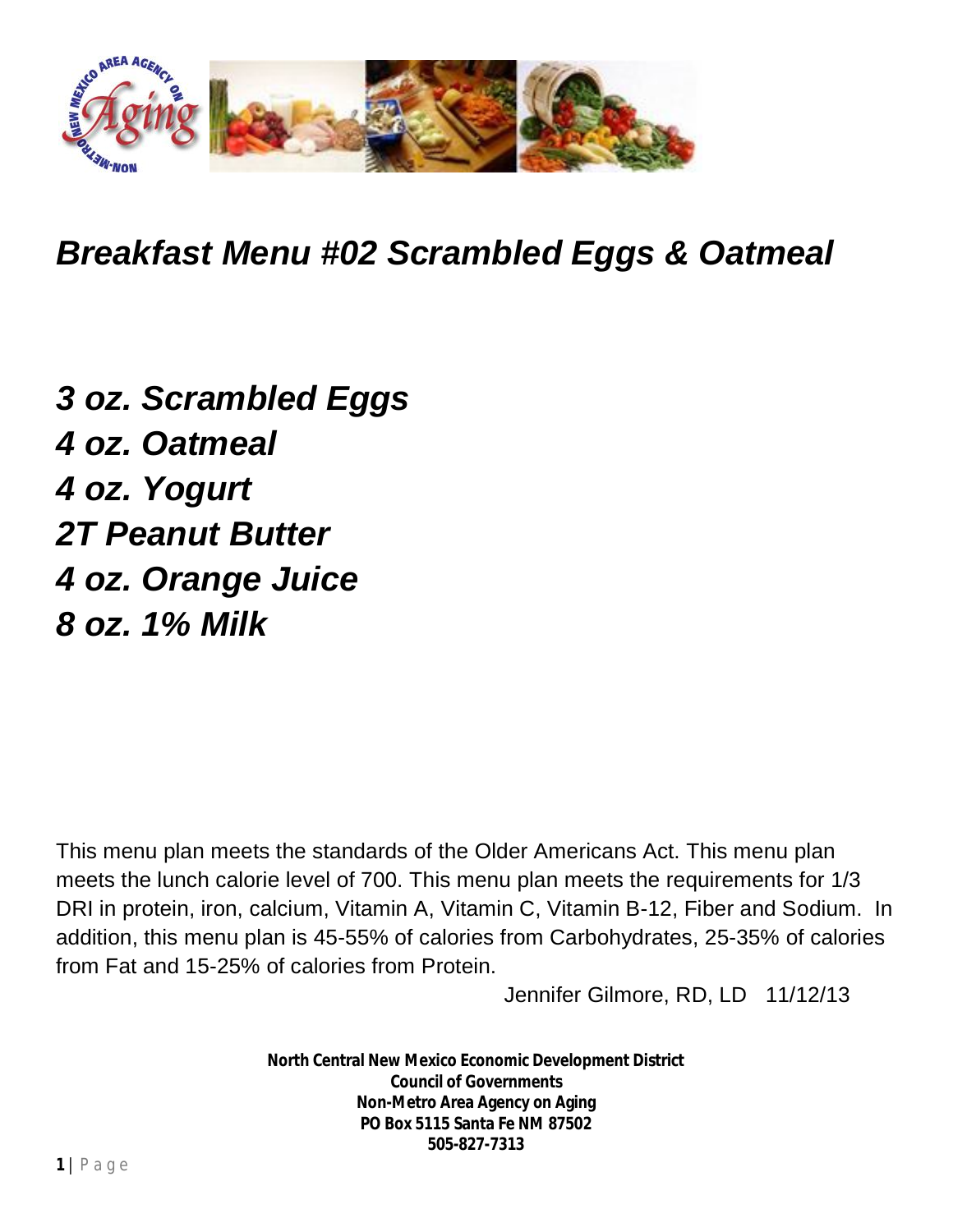

## *Breakfast Menu #02 Scrambled Eggs,*

| <b>Nutrient</b>               | <b>Requirement</b> | <b>Menu</b>       |
|-------------------------------|--------------------|-------------------|
| Calories                      | 450                | 628               |
| % Carbohydrates from Calories | 45-55%             | 45%               |
| % Protein from Calories       | 15-25%             | 21%               |
| % Fat from Calories           | 25-35%             | 33%               |
| <b>Saturated Fat</b>          | less than 8g       | 8g                |
| Fiber                         | $5-7g$             | 5.7g              |
| Vitamin B-12                  | .8 <sub>ug</sub>   | 2.9 <sub>ug</sub> |
| Vitamin A                     | 300ug RAE          | 342ug             |
| Vitamin C                     | 30mg               | 70mg              |
| Iron                          | 2.6mg              | 2.7mg             |
| Calcium                       | 400mg              | 744mg             |
| Sodium                        | Less than 1000mg   | 736mg             |
|                               |                    |                   |

**North Central New Mexico Economic Development District Council of Governments Non-Metro Area Agency on Aging PO Box 5115 Santa Fe NM 87502 505-827-7313**